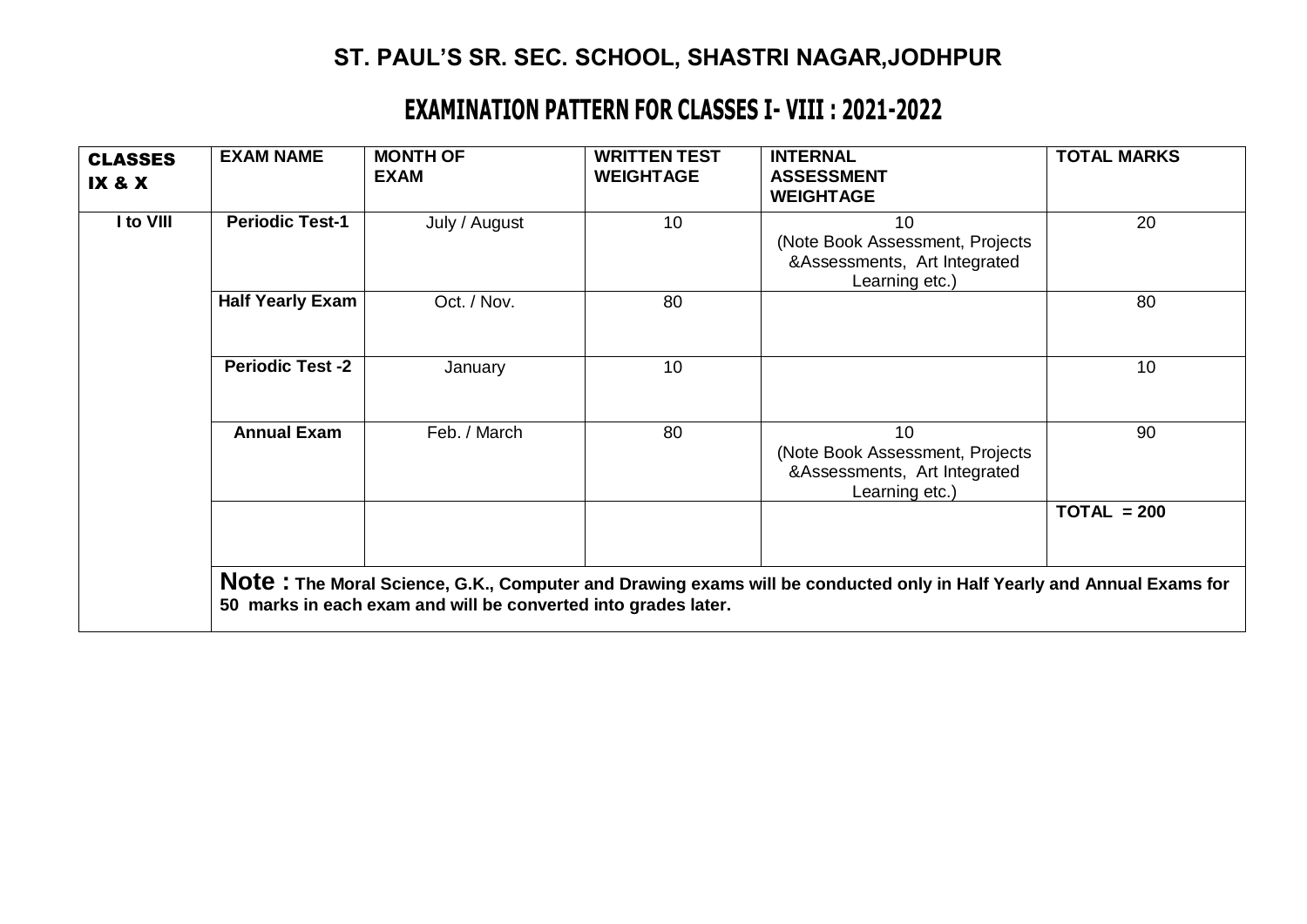## **ST. PAUL'S SR. SEC. SCHOOL, SHASTRI NAGAR,JODHPUR**

## **EXAMINATIONPATTERNFORCLASSESIX&X:2021-2022**

| <b>CLASSE</b><br>SIX&X | <b>EXAM NAME</b>                                                    | <b>MONTH OF</b><br><b>EXAM</b>                | <b>WRITTEN TEST</b><br><b>WEIGHTAGE</b> | <b>INTERNAL</b><br><b>ASSESSMENT</b><br><b>WEIGHTAGE</b>                                                         | <b>TOTAL MARKS</b>                                          |
|------------------------|---------------------------------------------------------------------|-----------------------------------------------|-----------------------------------------|------------------------------------------------------------------------------------------------------------------|-------------------------------------------------------------|
| <b>TERM1</b>           | <b>Periodic Test-1</b>                                              | July / Aug.                                   | 20                                      |                                                                                                                  |                                                             |
|                        | <b>Periodic Test -2</b>                                             | Oct.                                          | 20                                      |                                                                                                                  |                                                             |
|                        | Term 1 Exam<br>(Conducted by<br>School for IX and by<br>CBSE for X) | Nov. / Dec. (MCQ Based)<br>(50% Syllabus)     | 80                                      | Art Integrated Activity $-10$<br>Note Book Assessment - 10<br>Subject Enrichment - 10                            | $70 + 80 = 150$<br>(Converted to 50 as<br>per CBSE pattern) |
| <b>TERM2</b>           | <b>Periodic Test -3</b>                                             | January Beginning                             | 40                                      |                                                                                                                  |                                                             |
|                        | Term 2 Exam<br>Conducted by<br>School for IX and<br>by CBSE for X)  | March<br>(Subjective Based)<br>(50% Syllabus) | 80                                      | Art Integrated Activity $-10$<br>Note Book Assessment - 10<br>Subject Enrichment - 10                            | $70 + 80 = 150$<br>(Converted to 50 as<br>per CBSE pattern) |
|                        | <b>Pre-Board Exam</b><br>for class X                                | January End / February                        | (Conducted in Theory)<br>for 80 marks)  |                                                                                                                  | Total= 100                                                  |
|                        | Total = 100 marks.                                                  |                                               |                                         | Note: Moral Science& Computer Exam will be conducted only in Term 1 and Term 2 Exams for 50 marks for each Term. |                                                             |